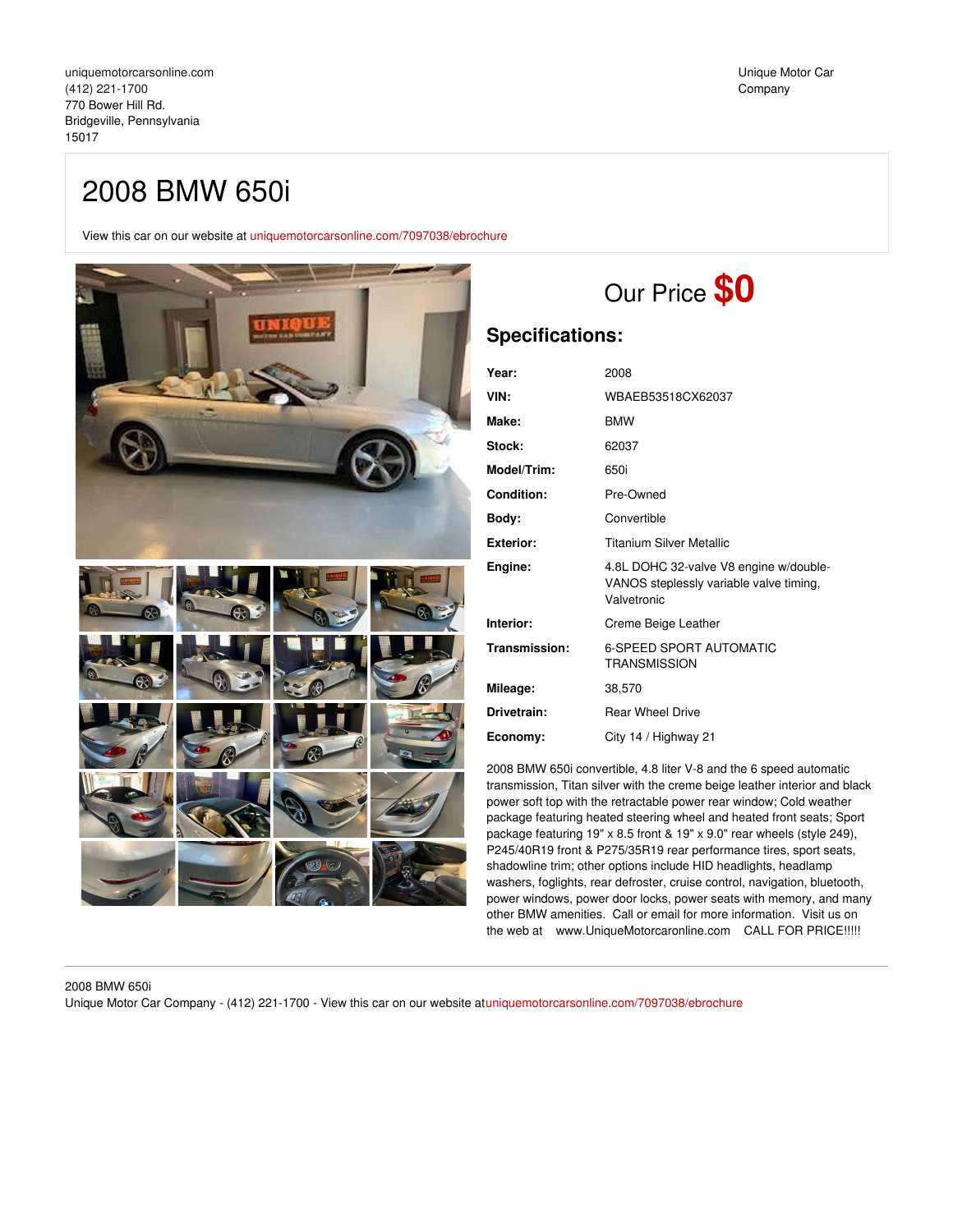

### 2008 BMW 650i

Unique Motor Car Company - (412) 221-1700 - View this car on our website at[uniquemotorcarsonline.com/7097038/ebrochure](https://uniquemotorcarsonline.com/vehicle/7097038/2008-bmw-650i-bridgeville-pennsylvania-15017/7097038/ebrochure)

### **Installed Options**

### **Interior**

- 12V pwr outlet
- 14-way pwr front bucket seats-inc: 4-way pwr lumbar support, 3-position driver seat memory, 2-way adjustable headrests, pwr easy-entry feature
- 3-spoke pwr tilt/telescopic multi-function leather-wrapped sport steering wheel-inc: cruise controls, audio controls, Bluetooth controls, auto tilt-up, 3-position memory
- AM/FM diversity antenna- Adjustable front center armrest
- Alarm system w/interior motion detector
- Anti-theft AM/FM stereo w/CD player-inc: MP3 capability, Auto-Store, radio data system (RDS), (8) speakers w/(2) subwoofers, auxiliary audio input
- Auto-dimming rearview mirror
- BMW Assist-inc: auto collision notification, SOS button, roadside assistance, TeleService, (4) year subscription
- BMW ambiance lighting- BMW universal transceiver (3-function garage door opener)
- Bluetooth wireless technology-inc: phonebook downloading, speech recognition
- CD changer prep- Central locking-inc: double-lock anti-theft feature, selective unlocking
- Coded driveaway protection- Comprehensive check control vehicle monitor system
- Courtesy lights-inc: fade in/out feature, front footwells, dual front reading lights, door handles
- Dakota leather seat & door trim- Dual front sunvisors w/illuminated mirrors
- Dual-zone auto climate control-inc: auto air recirculation, activated-charcoal micro-filter ventilation, humidity control, bi-directional solar sensor
- Front center console w/phone provisions Front/rear cupholders- Front/rear floor mats
- Front/rear park distance control (PDC) w/graphic display
- Fully finished trunk w/reversible anti-slip trunk mat- Illuminated door sill trim
- Illuminated door storage compartments
- Instrumentation-inc: electronic analog speedometer, tachometer w/variable warning segment
- Interior pwr trunk release- LCD main & trip odometers
- Locking glove compartment w/rechargeable take-out flashlight
- Outside temp display w/freezing temp warning- Pearl-gloss Ruthenium trim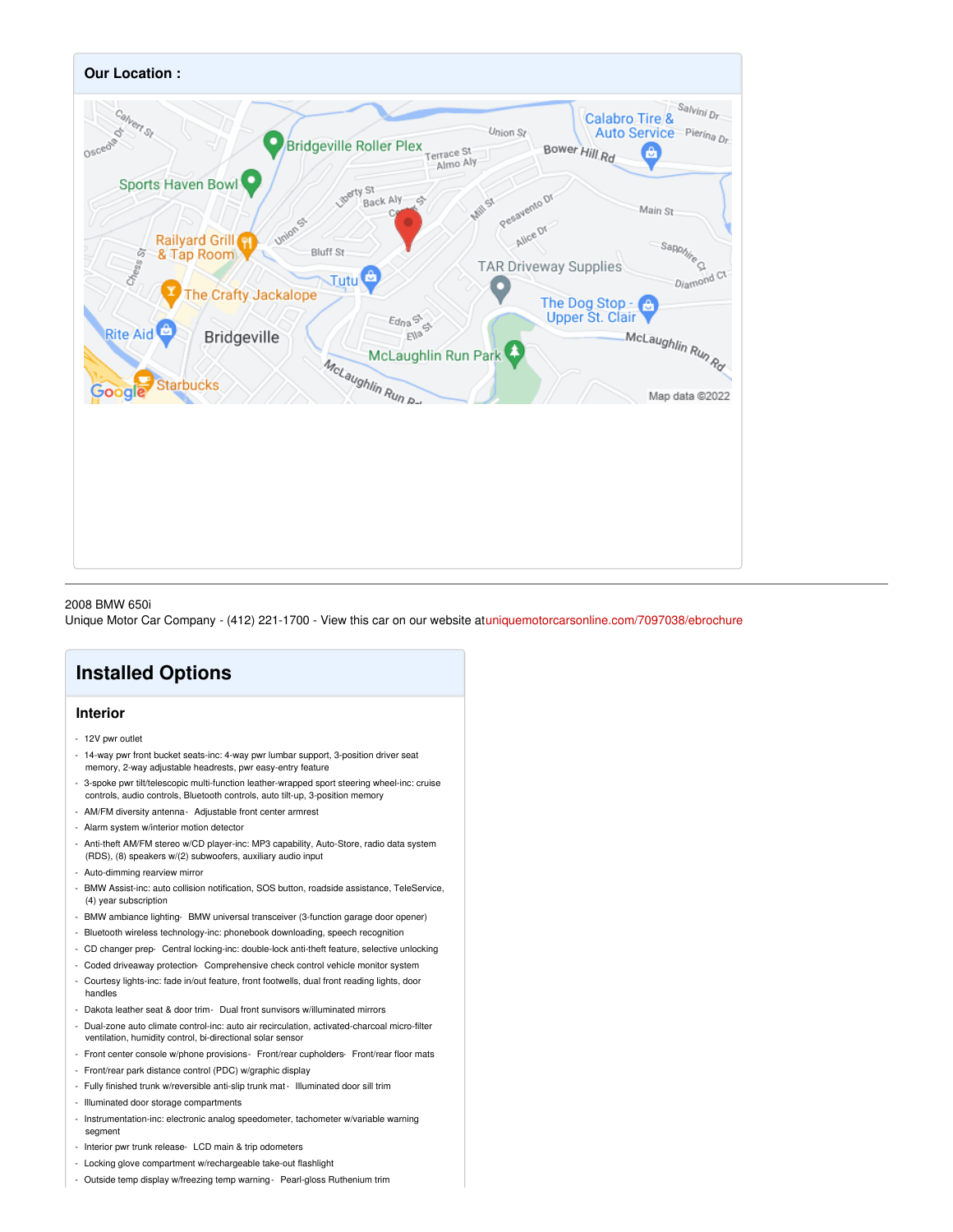- Programmable cruise control- Pwr retractable rear window
- Pwr windows-inc: key-off operation, 1-touch open/close, anti-trapping feature, closing from exterior lock
- Real time traffic info- Rear center console w/storage- Rear window defroster
- Remote keyless entry-inc: selective unlocking, double-lock feature, remote trunk release, window open, alarm, panic feature
- Satellite radio prep- Seatback storage compartments- Tire pressure monitor
- Vehicle & key memory
- iDrive-inc: on-board computer, BMW on-board navigation system, voice feedback, voice activation, TeleService

#### **Exterior**

- Adaptive brakelights- Aluminum hood & doors
- Body-color door handles w/heated driver door lock- Body-color front/rear bumpers
- Body-color pwr heated auto-dimming mirrors-inc: passenger tilt-down in reverse, 3-position memory
- Chromeline trim- Daytime running lights
- Fully lined black pwr soft top-inc: glass rear window, variable storage
- Halogen free-form foglights- LED ground illumination
- Rain-sensing windshield wipers-inc: flat blade design, articulated passenger wiper arm, single-wipe control, heated washer jets
- Sheet molding compound (SMC) trunk lid Thermoplastic front side fenders
- White turn signal indicators
- Xenon adaptive automatic headlights-inc: dynamic auto-leveling, headlight cleaning system

### **Safety**

- 12V pwr outlet
- 14-way pwr front bucket seats-inc: 4-way pwr lumbar support, 3-position driver seat memory, 2-way adjustable headrests, pwr easy-entry feature
- 3-spoke pwr tilt/telescopic multi-function leather-wrapped sport steering wheel-inc: cruise controls, audio controls, Bluetooth controls, auto tilt-up, 3-position memory
- AM/FM diversity antenna- Adjustable front center armrest
- Alarm system w/interior motion detector
- Anti-theft AM/FM stereo w/CD player-inc: MP3 capability, Auto-Store, radio data system (RDS), (8) speakers w/(2) subwoofers, auxiliary audio input
- Auto-dimming rearview mirror
- BMW Assist-inc: auto collision notification, SOS button, roadside assistance, TeleService, (4) year subscription
- BMW ambiance lighting- BMW universal transceiver (3-function garage door opener)
- Bluetooth wireless technology-inc: phonebook downloading, speech recognition
- CD changer prep- Central locking-inc: double-lock anti-theft feature, selective unlocking
- Coded driveaway protection- Comprehensive check control vehicle monitor system - Courtesy lights-inc: fade in/out feature, front footwells, dual front reading lights, door
- handles
- Dakota leather seat & door trim- Dual front sunvisors w/illuminated mirrors
- Dual-zone auto climate control-inc: auto air recirculation, activated-charcoal micro-filter ventilation, humidity control, bi-directional solar sensor
- Front center console w/phone provisions- Front/rear cupholders- Front/rear floor mats
- Front/rear park distance control (PDC) w/graphic display
- Fully finished trunk w/reversible anti-slip trunk mat- Illuminated door sill trim
- Illuminated door storage compartments
- Instrumentation-inc: electronic analog speedometer, tachometer w/variable warning segment
- Interior pwr trunk release- LCD main & trip odometers
- Locking glove compartment w/rechargeable take-out flashlight
- Outside temp display w/freezing temp warning- Pearl-gloss Ruthenium trim
- Programmable cruise control- Pwr retractable rear window
- Pwr windows-inc: key-off operation, 1-touch open/close, anti-trapping feature, closing from exterior lock
- Real time traffic info- Rear center console w/storage- Rear window defroster
- Remote keyless entry-inc: selective unlocking, double-lock feature, remote trunk release, window open, alarm, panic feature
- Satellite radio prep- Seatback storage compartments- Tire pressure monitor
- Vehicle & key memory
- iDrive-inc: on-board computer, BMW on-board navigation system, voice feedback, voice activation, TeleService

#### **Mechanical**

- 18" x 8.0" double star spoke alloy wheels (style 120)
- 4-wheel anti-lock brake system (ABS)- 4-wheel vented disc brakes
- 4.8L DOHC 32-valve V8 engine w/double-VANOS steplessly variable valve timing, Valvetronic
- 6-speed manual transmission-inc: OD, dynamic driving control (sport button)